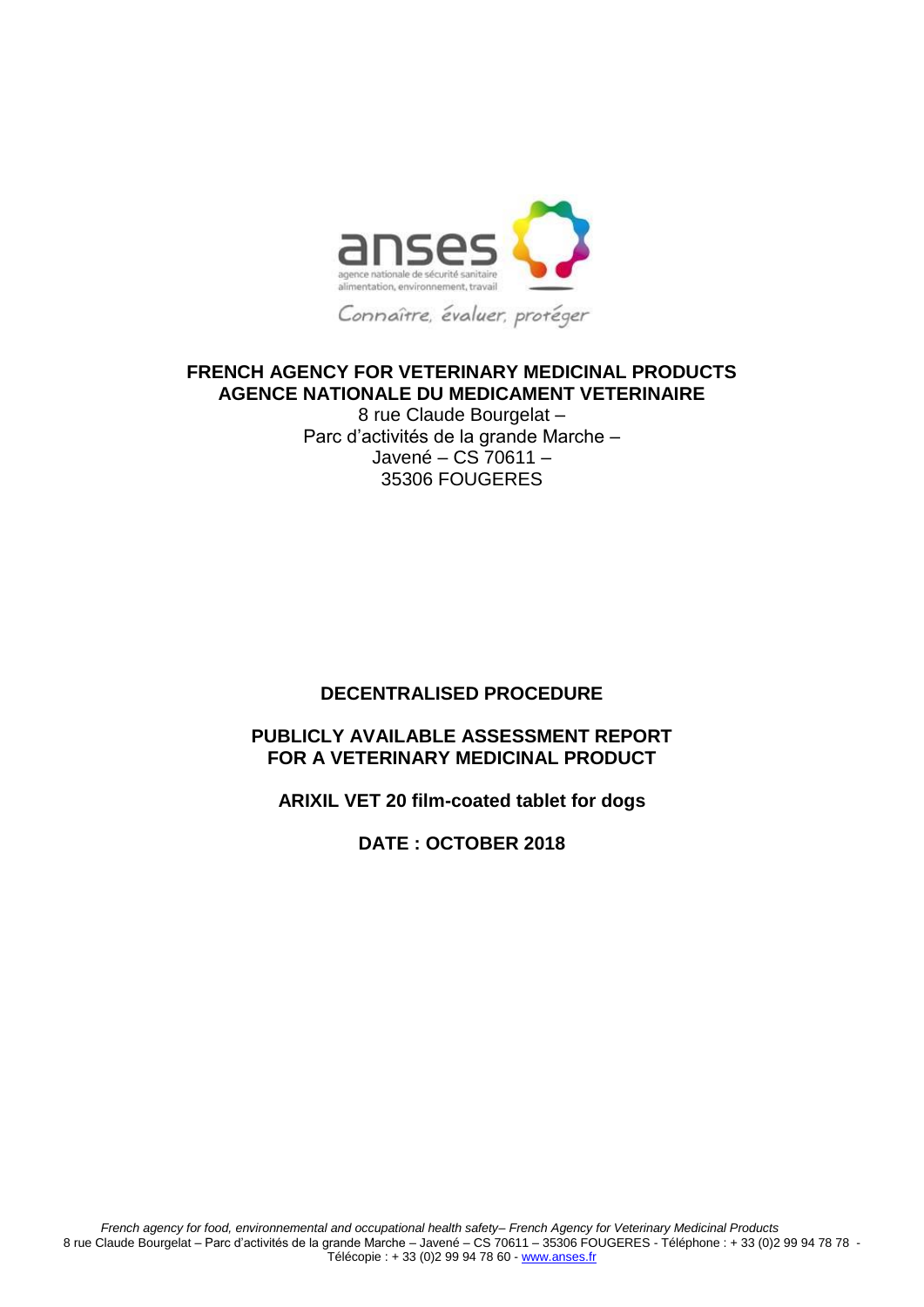# **MODULE 1**

## **PRODUCT SUMMARY**

| <b>EU Procedure number</b>                | FR/V/0330/002/DC                          |
|-------------------------------------------|-------------------------------------------|
| Name, strength and<br>pharmaceutical form | ARIXIL VET 20 film-coated tablet for dogs |
| Applicant                                 | VETPHARMA ANIMAL HEALTH                   |
|                                           | Les Corts, 23                             |
|                                           | 08028 Barcelona                           |
|                                           | <b>SPAIN</b>                              |
| Active substance(s)                       | Benazepril (as benazepril hydrochloride)  |
| <b>ATC Vetcode</b>                        | QC09AA07                                  |
| Target species                            | Dogs                                      |
| Indication for use                        | Treatment of congestive heart failure.    |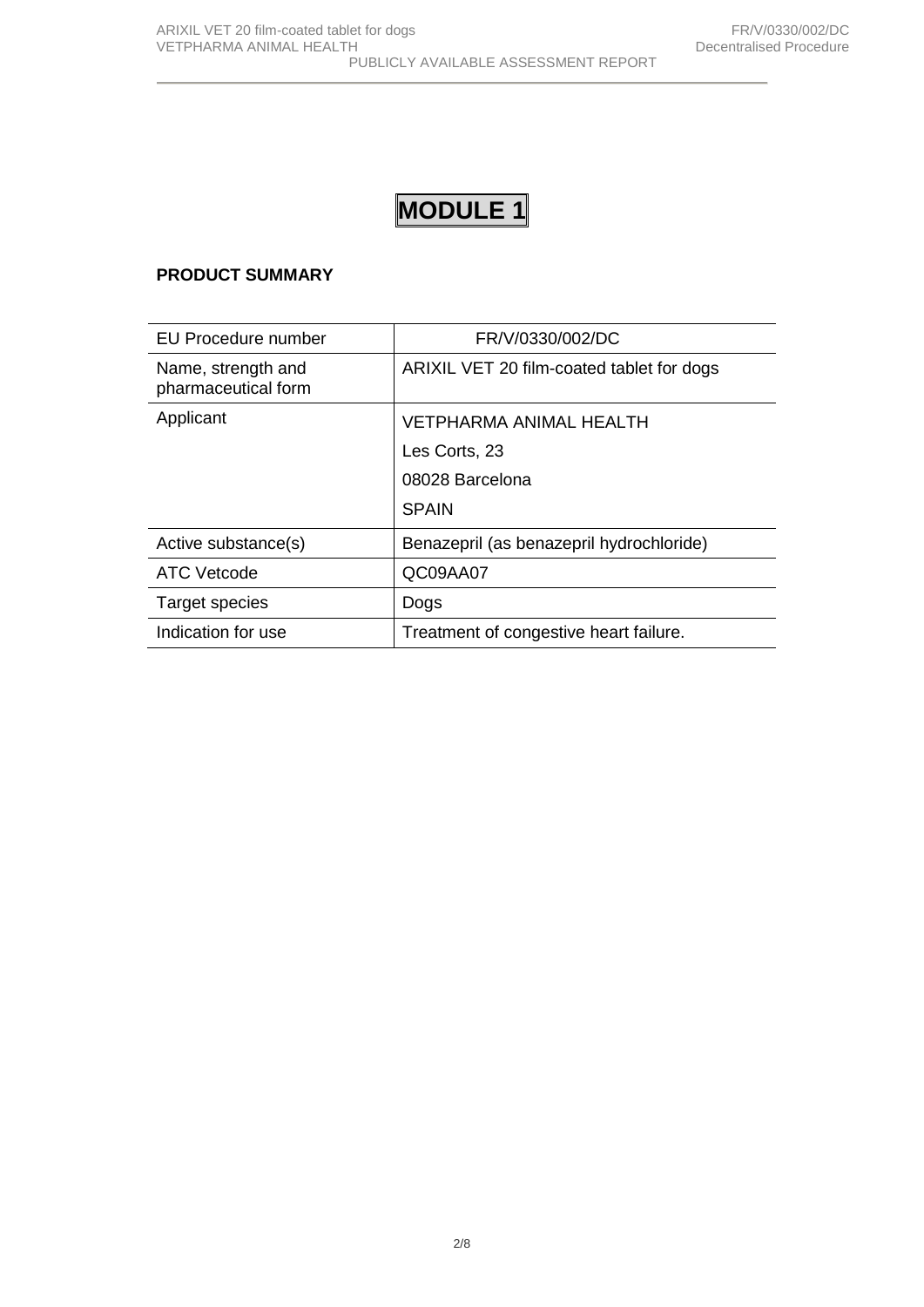# **MODULE 2**

The Summary of Product Characteristics (SPC) for this product is available on the website <http://www.anmv.anses.fr/>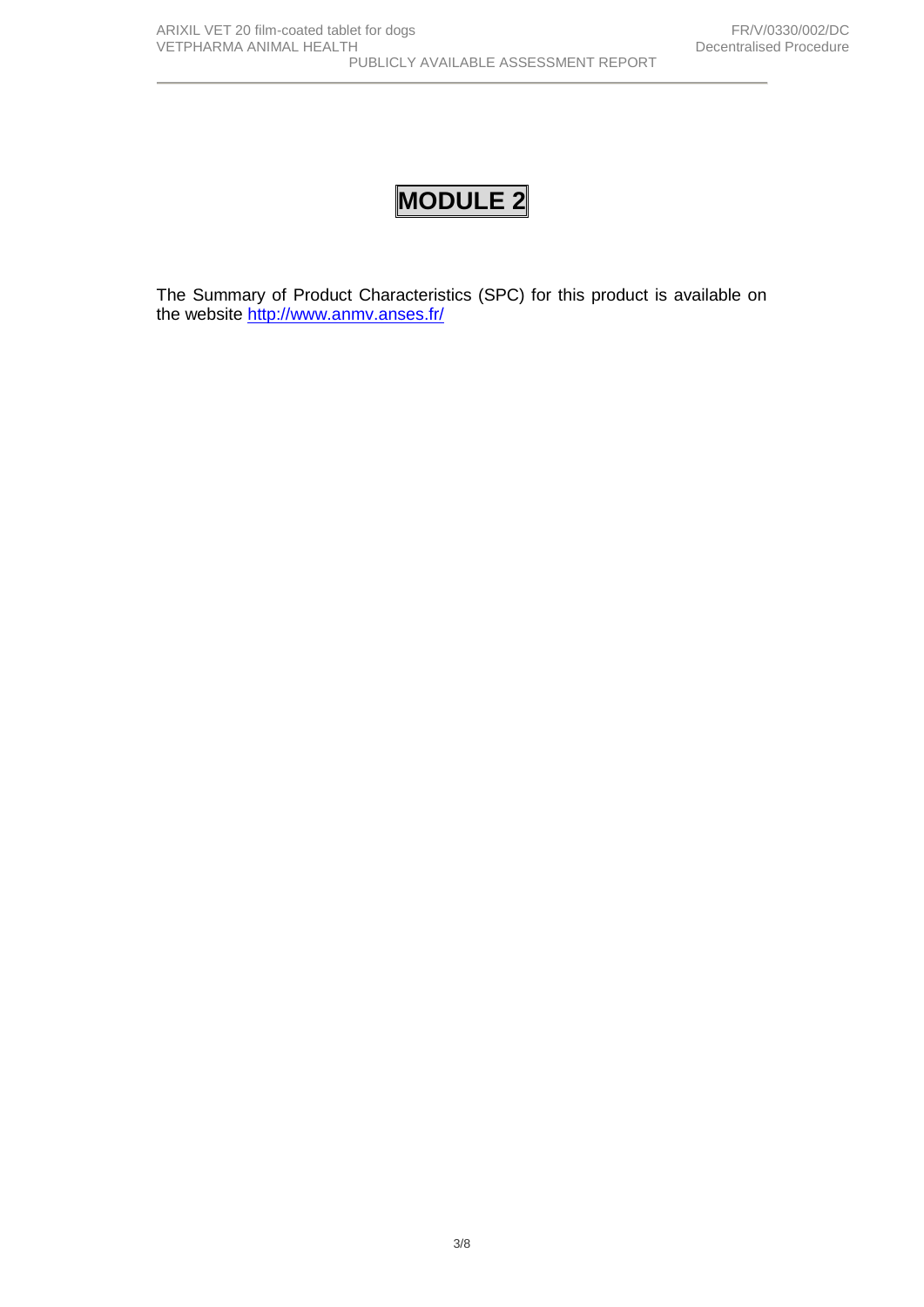

## **PUBLIC ASSESSMENT REPORT**

| Legal basis of original<br>application                           | Generic application in accordance with Article<br>13(1) of Directive 2001/82/EC as amended. |
|------------------------------------------------------------------|---------------------------------------------------------------------------------------------|
| Date of completion of the<br>original decentralised<br>procedure | 26/09/2018                                                                                  |
| <b>Concerned Member States for</b><br>original procedure         | AT, ES, IT, UK, PT, IE, FI, EL, DE                                                          |

## **I. SCIENTIFIC OVERVIEW**

The product is produced and controlled using validated methods and tests, which ensure the consistency of the product released on the market.

It has been shown that the product can be safely used in the target species; the slight reactions observed are indicated in the SPC.

The product is safe for the user and for the environment, when used as recommended. Suitable warnings and precautions are indicated in the SPC.

The efficacy of the product was demonstrated according to the claims made in the SPC.

The overall risk/benefit analysis is in favour of granting a marketing authorisation.

## **II. QUALITY ASPECTS**

### *A. Composition*

The product contains 20 mg benazepril hydrochloride and excipients cellulose microcrystalline, lactose monohydrate, povidone, maize starch, silica colloidal anhydrous, magnesium stearate and water purified. There is a colored coating on the tablet.

The packaging of the finished product is a blister made of clear film of PVC/PE/PVDC and aluminium film containing 14 tablets. The particulars of the containers and controls performed are provided and conform to the regulation.

The product is an established pharmaceutical form and its development is adequately described in accordance with the relevant European guidelines.

### *B. Method of Preparation of the Product*

The product is manufactured fully in accordance with the principles of good manufacturing practice from a licensed manufacturing site*.*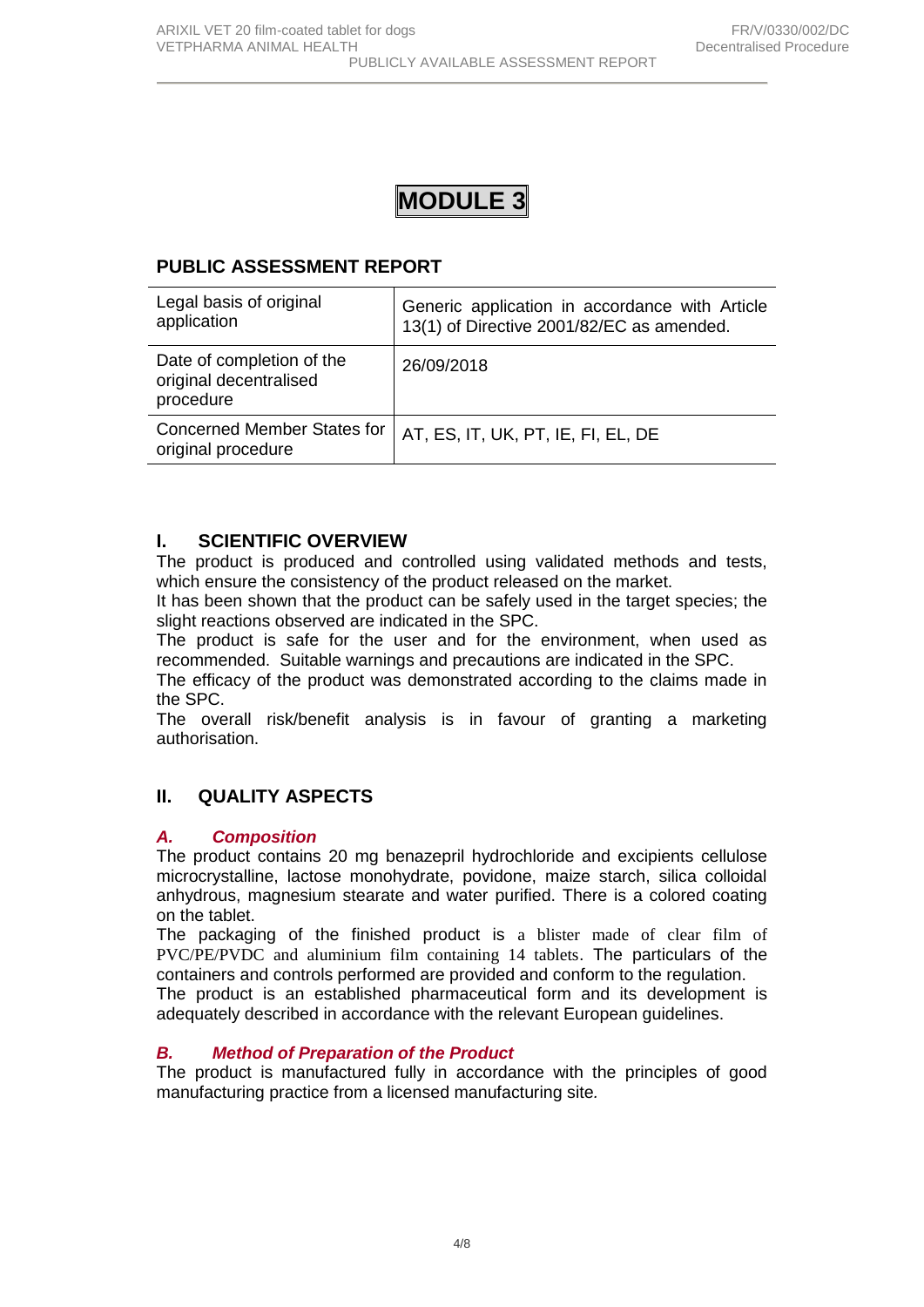Process validation data on the product have been presented in accordance with the relevant European guidelines.

## *C. Control of Starting Materials*

The active substance is benazepril hydrochloride, an established substance described in the European Pharmacopoeia. The active substance is manufactured in accordance with the principles of good manufacturing practice. The active substance specification is considered adequate to control the quality of the material. Batch analytical data demonstrating compliance with this specification have been provided.

#### *D. Specific Measures concerning the Prevention of the Transmission of Animal Spongiform Encephalopathies*

There are no substances within the scope of the TSE Guideline present or used in the manufacture of this product*.*

## *E. Control on intermediate products*

Not applicable.

### *F. Control Tests on the Finished Product*

The finished product specification controls the relevant parameters for the pharmaceutical form. The tests in the specification, and their limits, have been justified and are considered appropriate to adequately control the quality of the product.

Satisfactory validation data for the analytical methods have been provided.

Batch analytical data from the proposed production site have been provided demonstrating compliance with the specification.

## *G. Stability*

A re-test period of 4 years for the active substance is set in the certificate of suitability issued by EDQM.

## *H. Genetically Modified Organisms*

Not applicable.

### *J. Other Information*

Not applicable.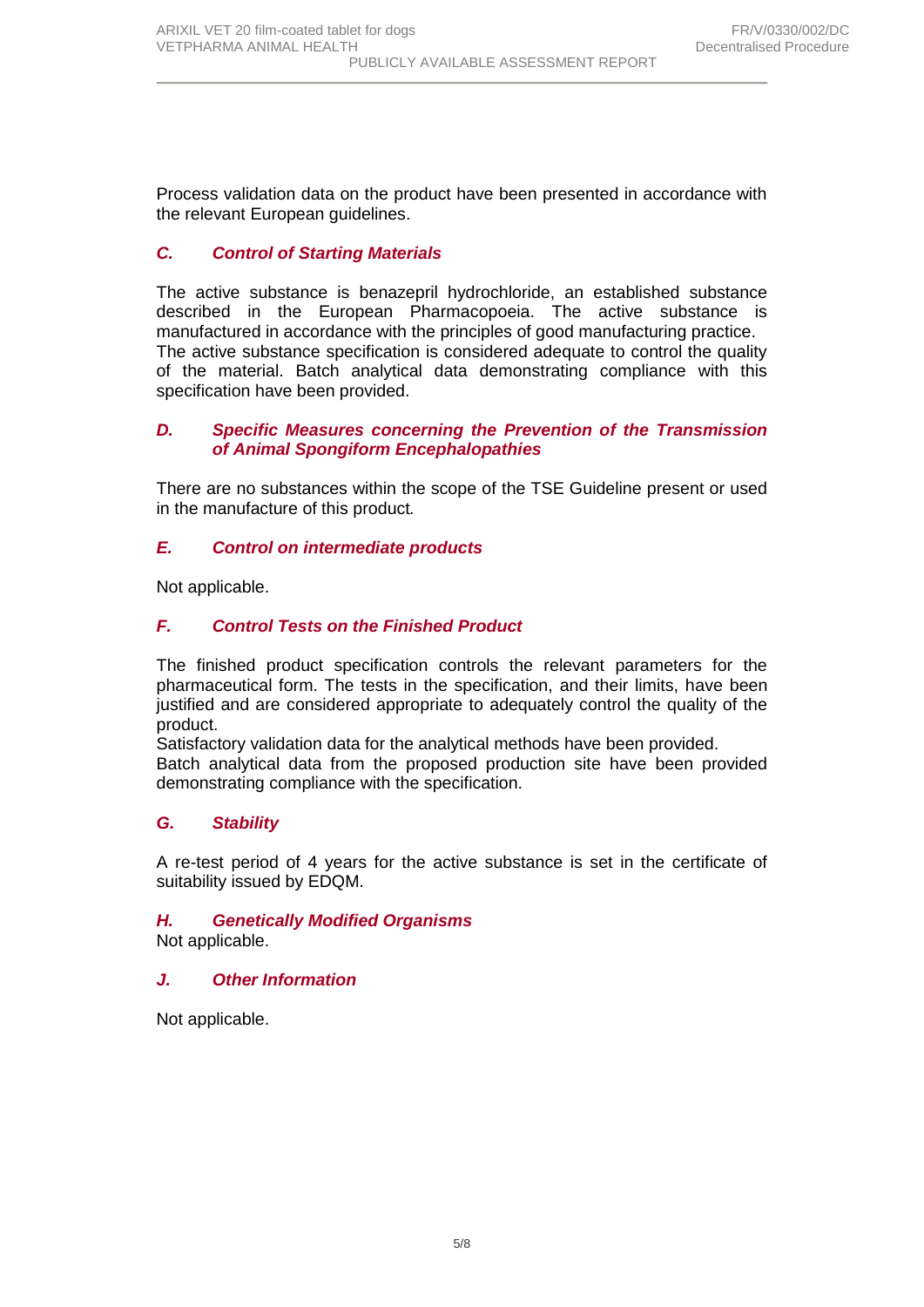## **III. SAFETY AND RESIDUES ASSESSMENT (PHARMACO-TOXICOLOGICAL)**

The test product is bioequivalent to the reference product, FORTEKOR 20 marketed by NOVARTIS SANTE ANIMAL.

## *III.A Safety Testing*

### *Pharmacological Studies*

As this is a generic application according to Article 13, and bioequivalence with a reference product has been demonstrated, results of pharmacological tests are not required.

### *Toxicological Studies*

As this is a generic application according to Article 13, and bioequivalence with a reference product has been demonstrated, results of toxicological tests are not required.

The toxicological aspects of this product are identical to the reference product.

### *User Safety*

A brief user risk assessment was provided.

The product is bioequivalent to the reference product and has the same pharmaceutical form.

The qualitative and quantitative composition in active substance is identical for both products. The excipients are not of toxicological concern.

Therefore the use and risk of the product can be considered identical to the reference product.

Warnings and precautions as listed on the product literature are adequate to ensure safety to users of the product.

### *Environmental Risk Assessment*

The environmental risk assessment can stop in Phase I and no Phase II assessment is required because the veterinary medicinal product will only be used in non-food animals.

If used as recommended the product will have a negligible impact on the environment.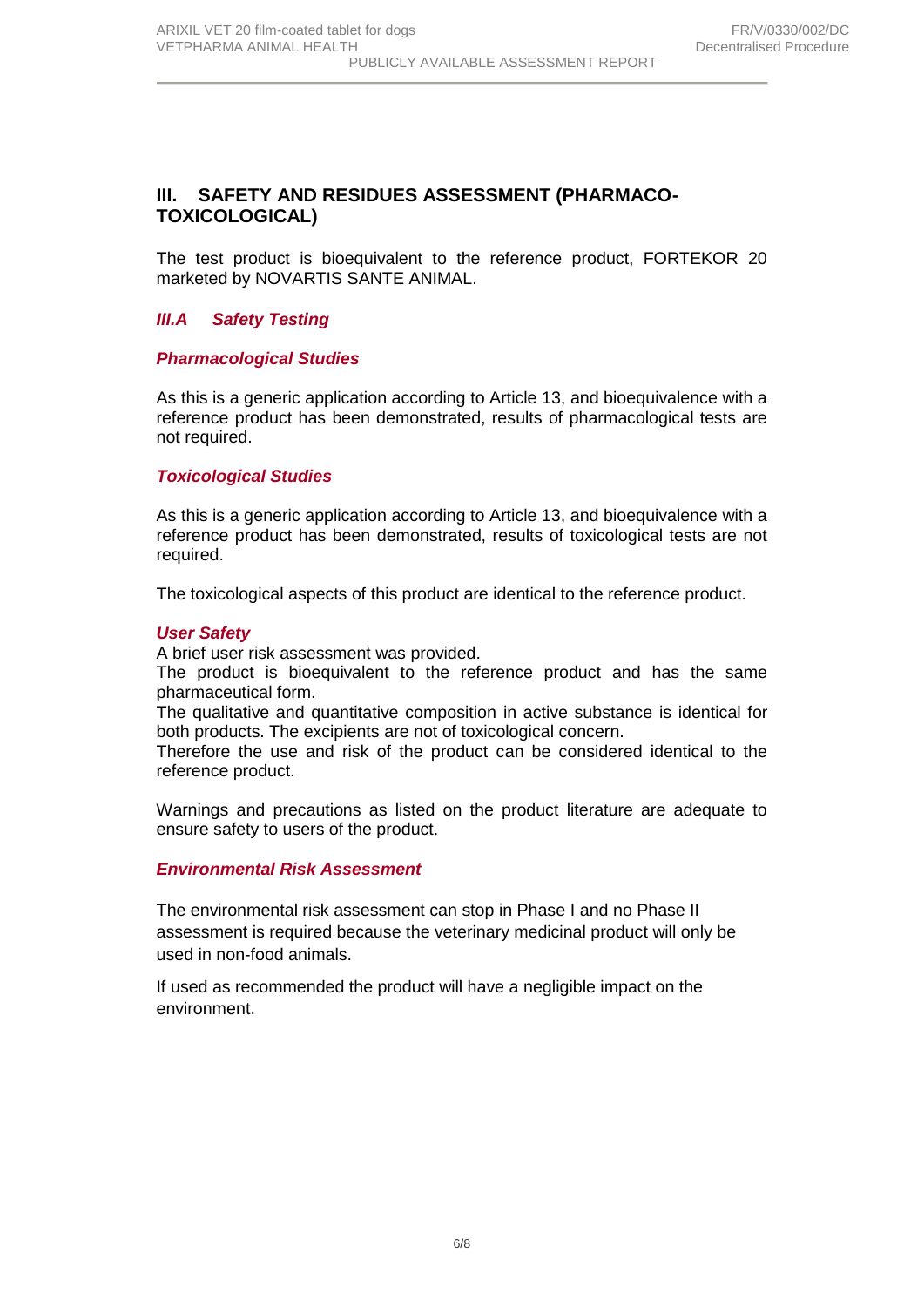## **IV. CLINICAL ASSESSMENT (EFFICACY)**

As this is a generic application according to Article 13, and bioequivalence with a reference product has been demonstrated, efficacy studies are not required.

### *IV.A Pre-Clinical Studies*

### *Pharmacology*

The applicant has provided a comparative dissolution between ARIXIL VET 20 film-coated tablet for dogs and Fortekor 20.

The bioequivalence between ARIXIL VET 5 film-coated tablet for dogs and cats and Fortekor 5 was demonstrated by an *in vivo* bioequivalence study in the dog.

Thus, *in vitro* equivalence data can be used to support the waiver of *in vivo* bioequivalence studies for the additional dosage strength of the ARIXIL VET 20 film-coated tablet, according to the bioequivalence guideline (EMEA/CVMP/0016/00-rev-2, section 7.2).

ARIXIL VET 20 film-coated tablet for dogs and Fortekor 20 are considered bioequivalent.

### *Tolerance in the Target Species of Animals*

The applicant has not provided tolerance study which is acceptable because:

- The tested product and the reference product are bioequivalent.
- The excipients of the tested product are deemed unproblematic as regards tolerance.

Furthermore no adverse effects were reported during bioequivalence studies in dogs and cats.

The product literature accurately reflects the type and incidence of adverse effects which might be expected.

### *IV.B Clinical Studies*

As this is a generic application according to Article 13, and bioequivalence with the reference product has been demonstrated, efficacy studies are not required. The efficacy claims of the tested product are based on the reference product documentation.

## **V. OVERALL CONCLUSION AND BENEFIT– RISK ASSESSMENT**

The data submitted in the dossier demonstrate that when the product is used in accordance with the Summary of Product Characteristics, the risk benefit profile for the target species is favourable and the quality and safety of the product for humans and the environment is acceptable.